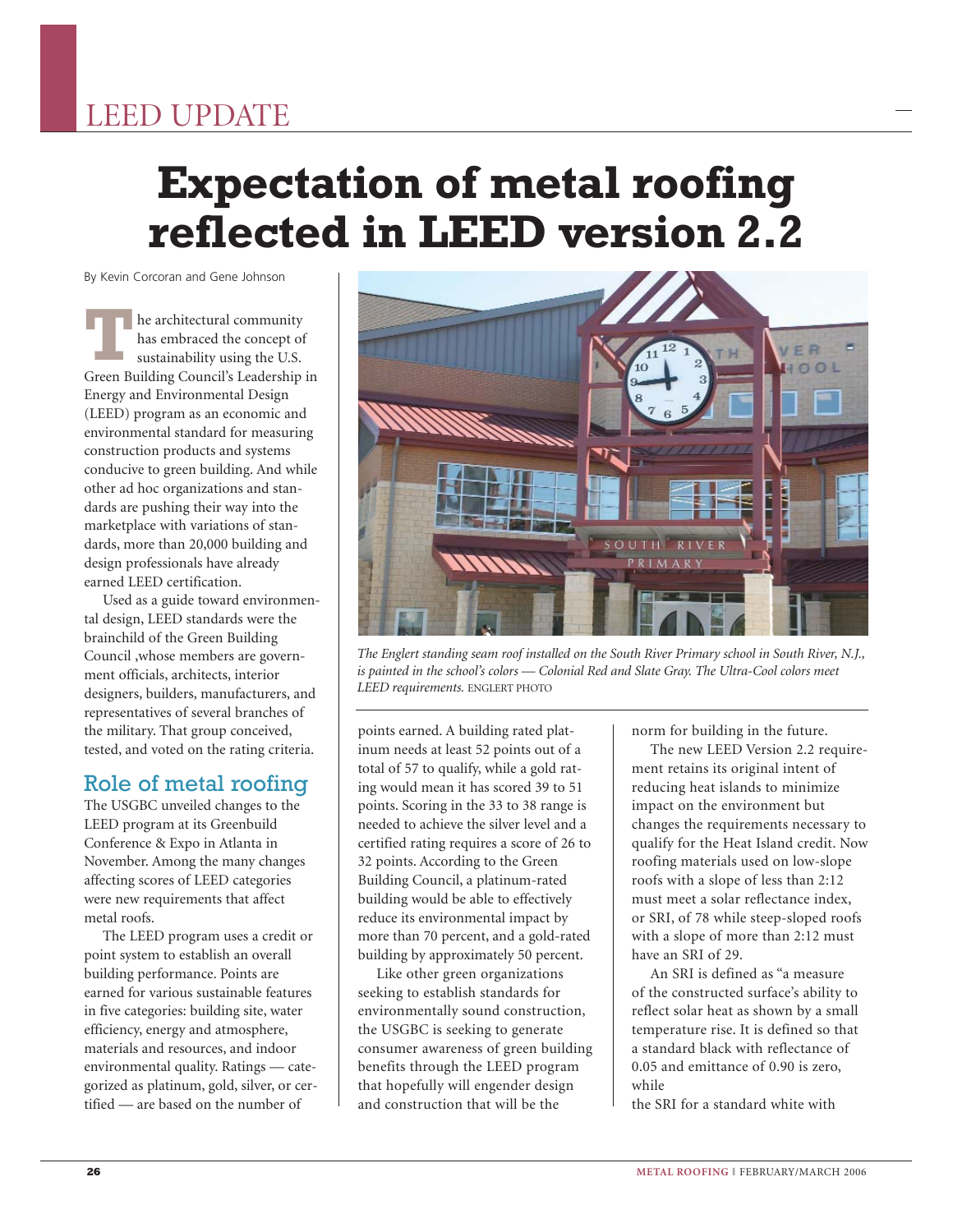reflectance 0.80 and emittance 0.90 is 100."

## Calculating SRI

To calculate the SRI for a given material, it is necessary to obtain its reflectance and emittance values. SRI is calculated according to ASTM E 1980, a standard practice for calculating the solar reflectance index of horizontal and low-sloped opaque surfaces with emissivity greater than 0.1. Reflectance is calculated according to any one of three ASTM standards—ASTM E 903, ASTM E 1918, or ASTM C 1549.

ASTM E 903 covers the measurement of spectral absorptance, reflectance, and transmittance of materials using spectrophotometers equipped with integrating spheres.

ASTM discontinued this test method in August 2005 in accordance with section 10.5.3.1 of the Regulations Governing ASTM Technical Committees, which requires that standards shall be updated by the end of the eighth year since the last approval date.

ASTM E 1918-97 is a Standard Test Method for Measuring Solar Reflectance of Horizontal and Low-Sloped Surfaces in the Field and covers the measurement of solar reflectance of various horizontal and low-sloped surfaces and materials in the field, using a pyranometer. The test method is intended for use when the sun angle to a surface is less than 45 degrees.

ASTM C 1549 is a standard test method for determining solar reflectance of flat opaque materials in a laboratory or in the field using a portable, commercial solar reflectometer. It does not replace and is supported by comparison of measurements gained from E 903.

Emittance is calculated according to ASTM E 408 or ASTM C 1371. ASTM E 408 is a standard test method for total normal emittance of surfaces using portable inspection-meter techniques. ASTM C 1371 is a standard test measure for determining emittance of materials near room temperature using a portable, differential thermopile emissometer to evaluate temperatures, heat flows, and the thermal resistances of materials.

## Cool roofs lead to LEED points

Regardless of their material, "cool" roof materials have two important surface properties: a high solar reflectance and a high thermal emittance. Solar reflectance is a measure of the ability of a surface material to reflect sunlight including the visible, infrared, and ultraviolet wavelengths — on a scale of 0 to 1. Essentially, it is the percentage of solar energy reflected by a surface. Solar reflectance is also called "albedo."

Thermal emittance is defined as the percentage of energy a material can radiate away after it is absorbed. Solar emittance of a material refers to its ability to release absorbed heat. Scientists use a number between 0 and 1, or 0 and 100 percent, to express emittance. With the exception of metals, most construction materials have emittances above 0.85 (85 percent).

With respect to roofing products, LEED previously used the Energy Star program as the qualification for a solar reflectivity environment credit. Both the Energy Star program and LEED program had specifically spelled out that the minimum solar reflectance of a low-sloped roof must be 65 percent initially and 50 percent after three years of in-field aging, and 25 percent initially and 15 percent after three years for steep-sloped roofs.

LEED had differed from Energy Star in that it also had required data concerning the thermal emittance of the roofing product. The LEED program had required that in order to achieve a credit, the product must have a minimum emissivity of 0.9 for 75 percent of the roof surface and made it clear it was not acceptable to round up the emissivity value in order to achieve this credit under LEED standards.

The solar reflectance of cool roofs tends to decrease over time. This is because surface particles like dew, dust, and air pollutants accumulate. Another factor that affects long-term solar reflectance is slope — the greater the angle of roof slope, the more dirt and particles dislodge and fall off the roof surface. Studies done at the Florida State Energy Center show that during the first two years of a cool roof's life span, solar reflectance can deteriorate up to 11 percent for a membrane roof if regular maintenance is not provided. However, studies by various Kynar paint manufacturers show that the solar reflectance of metal roofing material remains almost constant.

Cool roofs reflect heat well across the entire solar spectrum, especially in the infrared and visible wavelengths. The less solar radiation materials absorb, the cooler they are. In addition to absorbing less heat, the coolest roofing materials radiate away any absorbed heat.

Solar reflectance and thermal emittance have noticeable effects on temperature. Conventional roof surfaces have low reflectance from 0.05 to 0.25 and high thermal emittance typically over 80 percent. These surfaces can heat up to 150 to 190 degrees Fahrenheit at midday during the summer. Bare metal or metallic surfaced roofs have a solar reflectance of 0.5 or higher and may have low thermal emittance, anywhere between 20 to 60 percent, depending on their surface treatment. These surfaces warm to 140 to 170 degrees Fahrenheit. Cool roofs with both high reflectance and high emittance properties warm to only 100 to 120 degrees Fahrenheit in the summer sun.

Department of Energy research shows that one additional percent of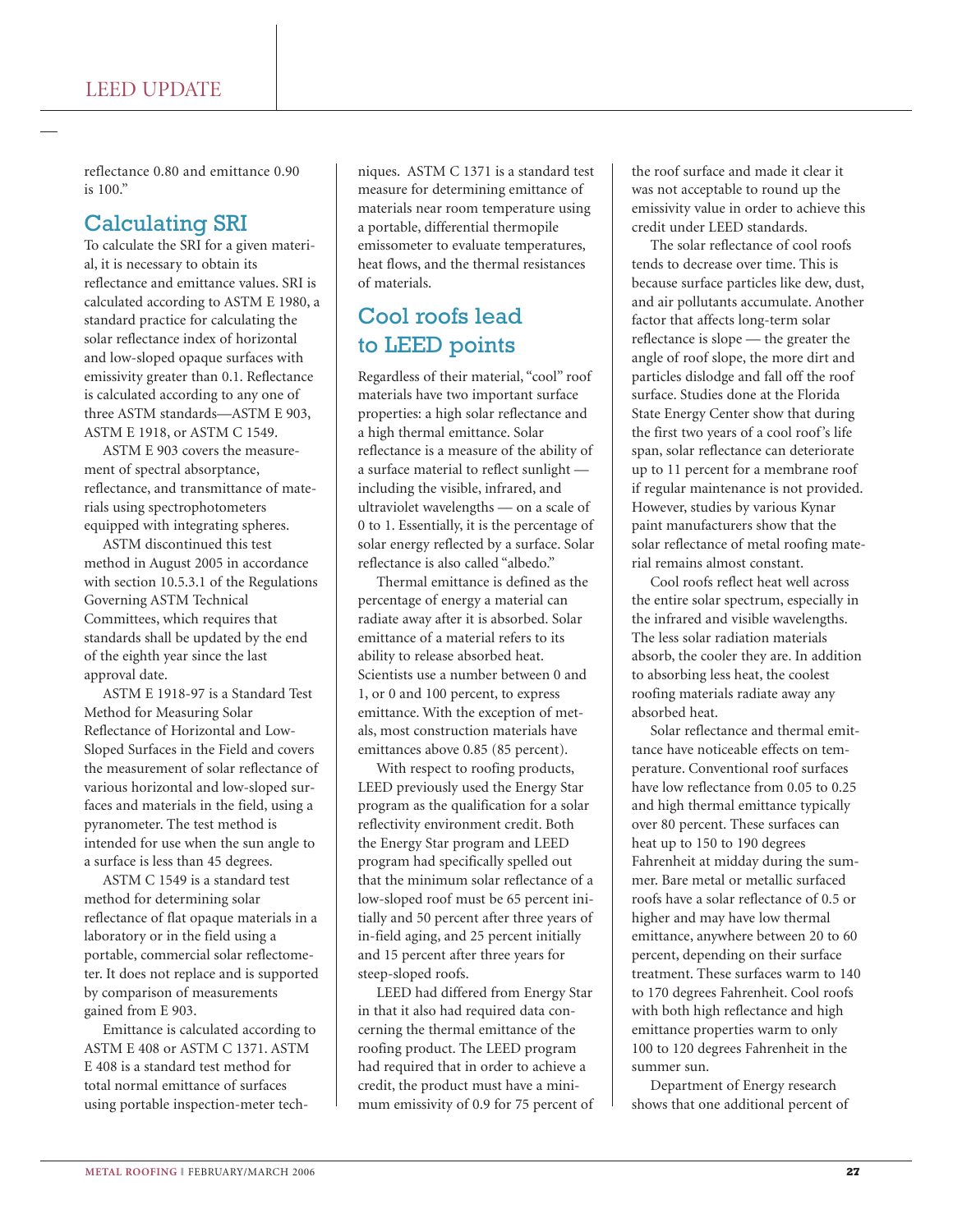reflectivity in a coating on average will reduce the roof temperature by one degree. The ultimate result is heat is reflected away from buildings, energy costs are lowered, smog is reduced, and the life expectancy of the roof will be increased due to less expansion and contraction.

## Emissivity leeway

However, utilizing the weighted average calculation as defined by LEED in one of its recent Credit Interpretation Rulings (CIR), only 75 percent of the roof surface must have 0.90 emissivity. Any level of emissivity is allowed for the remaining 25 percent. There are many LEED Credit Interpretations Rulings that have allowed a lower emissivity or solar reflectance — but not both where 100 percent of the roof surface is covered by one material, including a painted metal. The following calculation results when using the thermal emittance requirement of .9 on 75 percent of the roof surface requirement:

[(75 percent minimum coverage X .90 Emissivity) + (25 percent X .10) (the emissivity of bare Galvalume)] = .70 over all emissivity for 100 percent of a roof surface excluding parapets, skylights, and equipment

This means any pre-painted metal covering 100 percent of the roof, meeting the Energy Star Solar Reflectance specification, and having a thermal emittance of .70 or greater, meets or exceeds the LEED 7.2 credit criteria. The most widely known credit for roofing is LEED Credit 7.2, for roofs reducing the heat islands effect, worth one LEED point. The intent, according to LEED, is to "reduce heat islands (thermal gradient differences between developed and undeveloped areas) to minimize impact on microclimate and human and wildlife habitat."

Urban areas produce what is called the urban heat island effect with dark, heat-absorbing roofs ranked among the chief culprits. The temperatures in the

#### **RESOURCES**

**U.S. Green Building Council** www.usgbc.org **Leadership in Energy and Environmental Design** www.usgbc.org/LEED **Cool Roof Rating Council** www.coolroofs.org **Sustainable Project Rating Tool** www.cecer.army.mil/SustDesign/ SPiRiT.cfm **Englert** www.englertinc.com

air above heat islands and their heatabsorbing roofs can be as much as 12 degrees Fahrenheit hotter than the surrounding suburbs, leading to higher air conditioning costs, greater use of electricity, and discernable, unhealthy levels of smog and ozone.

These Credit Interpretation Rulings can be critical when planning a LEEDcompliant building and are available from the Green Building Council in a catalog of questions formally asked of the U.S. Green Building Council by registered LEED projects, along with the USGBC's official answers to those questions. CIR rulings, once published, apply to all subsequent projects, and provide important guidance not found in the LEED reference manual.

Most industry experts agree that reflectivity has a greater impact than emissivity on the energy performance of the roof during hot weather. If a majority of the initial solar radiation is reflected, then a smaller portion is left for infrared emittance. Many cool roofs have reflectivities of 75 to 80 percent, or 0.75 to 0.80, which means that only 20 to 25 percent of the sun's energy is absorbed into the roof.

According to the Lawrence Berkeley National Laboratory, at an ambient temperature of 98 degrees, a change in a roof's emissivity from 0.75 to 0.90 while keeping reflectivity constant results in a surface temperature reduction of two degrees. Conversely, raising a roof's reflectivity from 0.25 to 0.40 while keeping emissivity constant, results in a surface temperature reduction of 13 degrees, a substantial difference.

Still, the combination of high reflectivity, usually a result of light-colored or white surfaces, and high emissivity during hot summer months results in a surface temperature sometimes as much as 60 to 70 degrees cooler than a nonreflective roof. The reduction in heat energy means less need for air conditioning and lower energy costs.

## Cool palette keeps growing

Tests have shown that on a 90-degree day, a white roof will only have a temperature of 110 degrees at its surface while a black roof will have a reading of 190 degrees. However, it would be a very dull country if architects and builders could not enhance the appearance of their products and were restricted to white, despite the energy savings. Consequently, roof coatings manufacturers have been developing cool roof coatings that increase heat reflectivity and reduce emissivity.

New infrared-reflective pigments incorporated into paints used on architectural metal roofing products allow them to achieve higher reflectivity values, even in darker colors such as black and brown. This improved reflectivity — black changes from 0.07 with normal pigments to 0.32 with infraredreflective pigments, for example — can mean a much cooler surface temperature and thus greater energy savings for the building below. This allows facility executives to select a sustainable roof without having to sacrifice color choices and aesthetics.

Much has been discussed about the ability of existing cool roof products to meet Energy Star and LEED require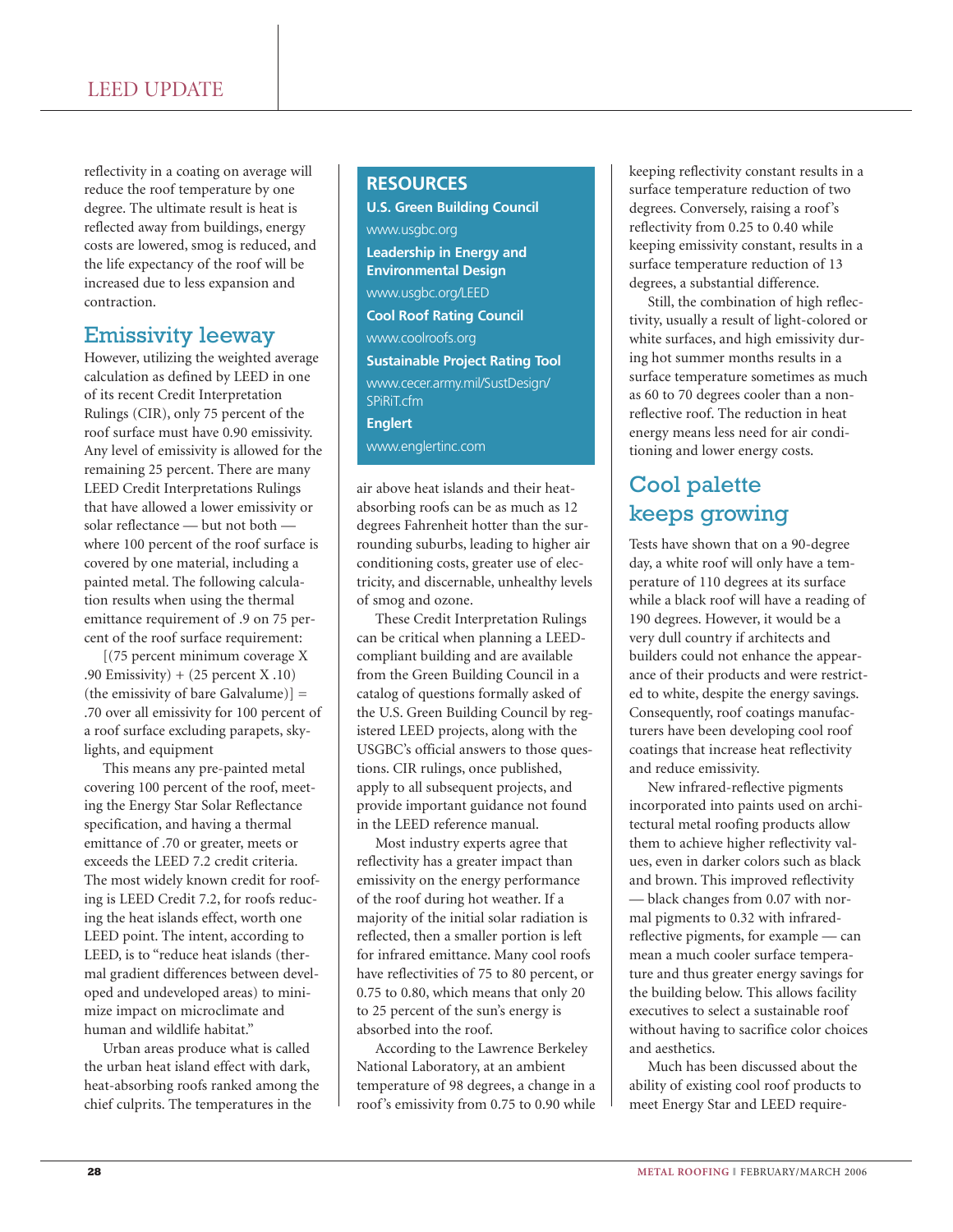ments for reflectivity and emissivity.

Most of the cool roof coatings and colors available today have little or no trouble meeting the reflectivity standards. Some, however, would fall short in meeting emissivity requirements if the entire roof surface required it.

### Other cool factors

While the reflective and emissive properties of a roof are important concerns, they are not the be all and the end all. Other factors such as insulation, roof orientation, and roof slope are equally essential to a building's overall energy efficiency. Cool roofs save more energy when installed on buildings with low roof insulation. Attic radiant barrier can be used to reduce the energy saving potential of cool roofs. Buildings with low attic ventilation see a greater benefit from a reflective roof. Climate plays a huge role, particularly in areas with long, sunny, hot summers where cooling energy savings are typically greatest.

In addition, building owners should never agree to a roof based solely on its color. The long-term performance characteristics of metal roofing should be strongly considered, particularly its low maintenance costs and durability.

The question remains however, if a cool roof will be a thermal detriment in traditionally cooler climates characterized by cool summer evenings and cold winters.

A roof designed with specific reflective and emissive properties can't change its properties with the technology currently available in the marketplace. Perhaps a decade from now we will see acrylic-wax coatings that can repulse heat in summer and absorb it in winter (see sidebar, page 30). But for now, the effectiveness of a cool roof must be gauged by energy saved during the hot summer months versus energy consumed during the cold season. Some critics of the LEED prescription for cool roofs contend that geographics are missing from the standard and must be

included to accommodate environmental considerations unique to cold climates where the cost of energy required to compensate for heat loss would make a cool roof counterproductive.

Some experts contend the summer cooling savings even in cold climates are able to counteract the winter heating losses. They argue that days during the winter months are shorter and the solar angle is lower so less total energy is hitting the roof to be absorbed or reflected over the same period of time as during the summer. They also contend that white snow piled up on the roof during the winter reflects the sun's energy and that resources like natural gas and oil have been traditionally cheaper than electricity to heat buildings in the winter.

Arguments like these have been a key reason why some critics of the LEED standard are arguing for revisions or looking to other organizations to emerge with their own criteria for judging what is green.

## Achieving compliance

LEED stipulates that products and their manufacturers meet standards before they can be designated Energy Star or LEED compliant products. In the case of Energy Star and LEED, any qualified laboratory can determine the solar reflectance required by the program. The laboratory does not need to be independent of the material manufacturer; therefore both third party and manufacturer laboratories can be used to provide data to the Environmental Protection Agency.

However, the Cool Roof Rating Council, an independent non-profit industry association, requires that the laboratory conducting the measurement be accredited. Either the lab must be listed as an Accredited Independent Testing Laboratory (AITL) by the CRRC or it must be an Accredited Manufacturers Testing Laboratory (AMTL) to perform the determine

reflectivity and emissivity. Both the AITL and the AMTL must meet the requirements of the CRRC, which includes ISO certification of the lab, as well as additional required CRRC training. (For more information, visit www.coolroofs.org.)

There are no fees for having products listed as being Energy Star compliant. Therefore, there is no fee for the LEED compliant evaluation of roofing products. However, associated fees may be required for obtaining recognition of the complete facility construction through the LEED program.

The non-profit CRRC does have a fee structure, which is based upon the volume of all roofing products manufactured or applied by the licensee. The association also charges a label fee for each product type. That label fee is broken down into two categories; one that relates to frequently produced products and one that relates to custom colors, applicable to metal roofing applications.

## Government awareness

The cost efficiencies of green building have been widely questioned and debated, but for those interested in building environmentally sound structures, the LEED program can result in economic and social incentives. Installing metal roofing is a path to earning those incentives.

Following President Bush's signing of H.R. 6, the Energy Policy Act of 2005, cool metal roofing can now receive preferential tax treatment.

Eighteen states have or are considering tax rebate and incentive programs tied to LEED certification. Dozens of major cities and counties throughout the United States require LEED certification for government structures or offer incentives for LEED-compliant construction.

The Air Force encourages the use of LEED for new or major renovations for